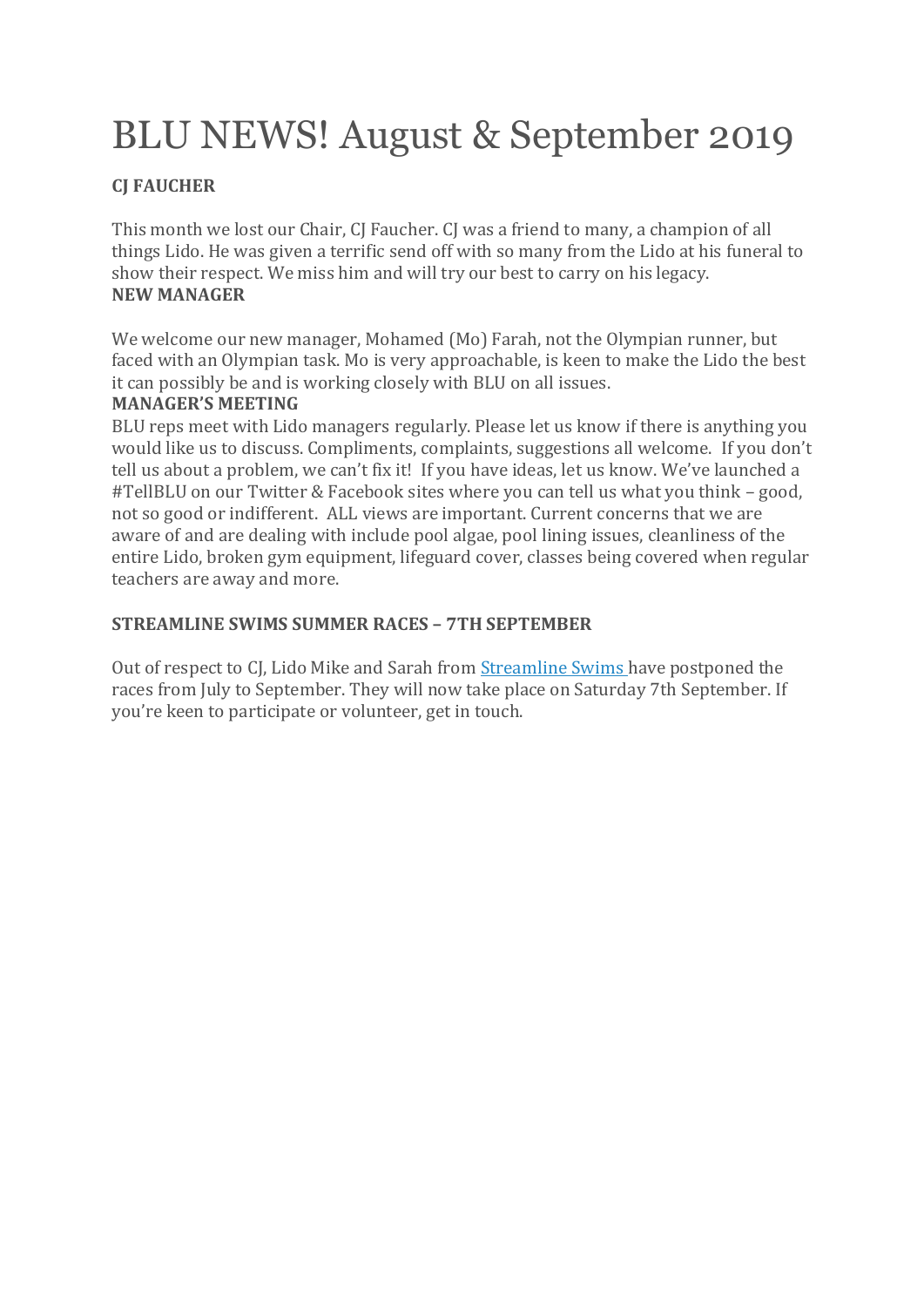## **BROCKWELL LIDO ANNUAL SWIM RACES**

**Saturday 7th September** 5.00 - 6.30pm

Opened by the **Brockwell Lido Synchro Team** 

**BBQ!** 

### **RACES**

Egg & Spoon **Childrens 50m** 

Adult 100m and 50m **Half Mile and One Mile** 

> **200m** team relays

**Swimmers, volunteers and** spectators welcome!

More info call Lido Mike 07770261809 email lido.mike@hotmail.co.uk





**Brockwell Lido Brockwell Park Dulwich Road** London **SE24** 

#### **THE LUNA CINEMA**

It's back! Book Now!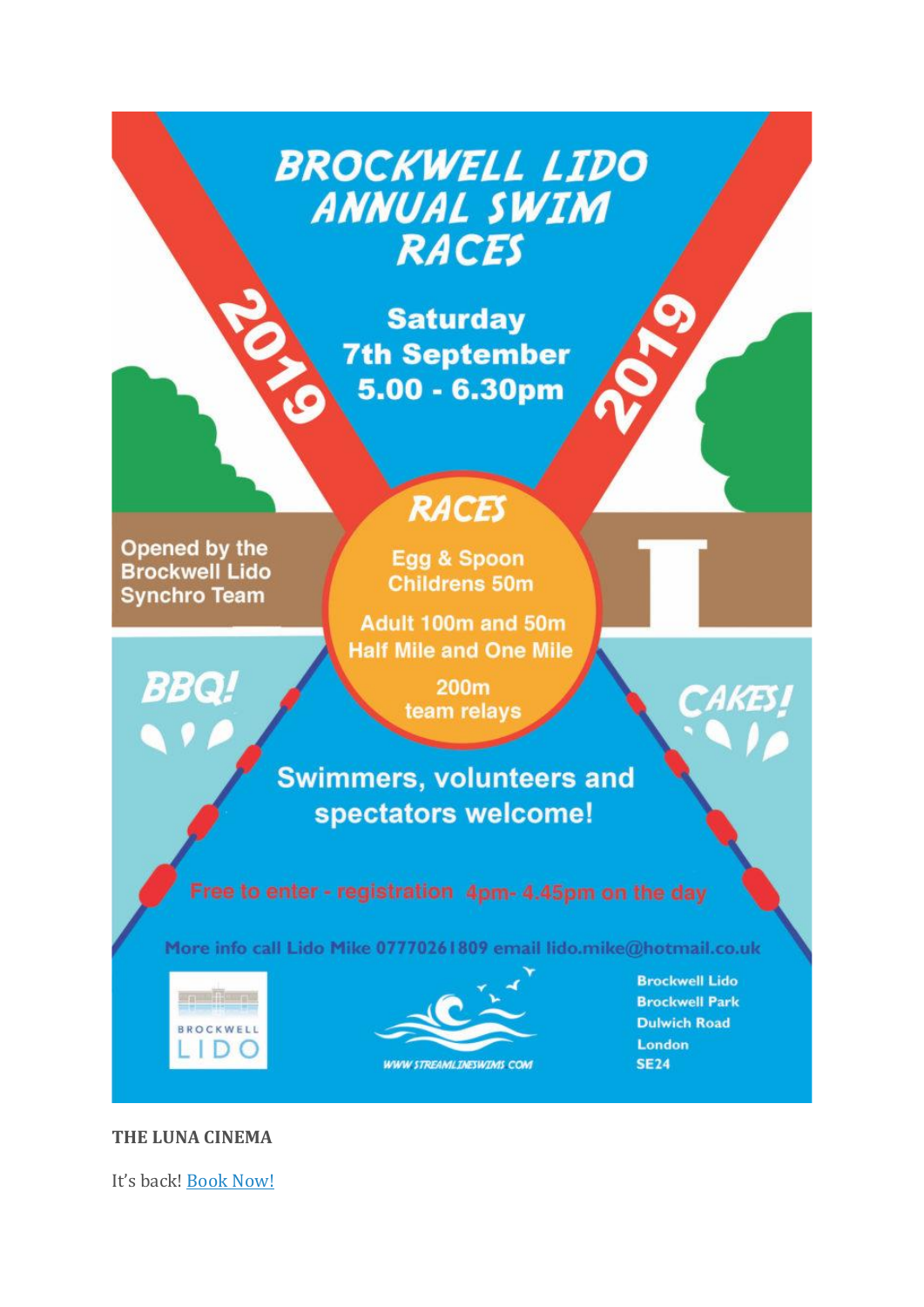19th September – Aquaman! Doors open at 7. Film at 8. 26th September – Hook! Doors open at 7. Film at 8. The pool will close at 5pm on both evenings to allow for set up. The Lido Cafe hut will remain open during the films for snacks and drinks!

#### **FIT FOR ALL CLASSES FOR OVER 60's**

Classes with Rachel for the over 60s have proved successful and will continue. 8.45am on Tuesday mornings. Includes cardio, strength work and flexibility. Need to wear trainers. Can book online or at reception. It is suitable for anyone of any age who hasn't exercised for a while or is recovering from injury or illness or just needs to get back into exercise gently.

#### **SUMMER SWIM PASS**

Summer swim passes are on sale and run until 30th September. Please check with Lido reception for availability and prices.

#### **GYM**

Please follow the GYM rules and DO NOT leave heavy weights, especially around the bigger leg press on the floor. If you are using weights on this machine, can you remove them for the next user. It hurts and it's a waste of time if a user has to remove YOUR heavy weights. IF ITEMS ARE TOO HEAVY TO PUT BACK, THEN THEY ARE TOO HEAVY TO BE PICKED UP IN THE FIRST PLACE. The same applies to putting back equipment and weights in the correct places rather than just leaving everything on the floor for someone else to sort out. The fitness team are NOT RESPONSIBLE for tidying after use, *users are responsible*. If users are caught leaving things around and not putting kit back, Fusion will implement suspensions on usage. We have a fantastic fitness suite – please can we all take care of it, keep it in good shape and be considerate of those users coming to equipment after you have finished. Skipping is NOT allowed on the gym floor or matted areas as they can and have caused injuries to other users.

Please use the studios for skipping or ask a member of the Lido staff. Thank you. **DRY SIDE LOCKERS**

Many lockers are being left locked, empty and open which means no one else can use them. This happens all the time, every day, and it is annoying. Lockers are not for overnight storage use and they are not to be left locked, open and empty for any reason. Please unlock them and leave them unlocked for other users. If you find a locker in this condition, please report it to reception asap, they will then unlock it. If they don't know about it, they cannot resolve the issue. Anything left in lockers overnight will be removed.

#### **HYGIENE**

Paper towels and spray are provided in the gym for users to wipe down kit after use. It's unfair for the fitness team to have to clean users sweat from the floor or machines. Please help to keep the facility clean.

#### **LIDO ACCESS & NEW BLU/FUSION MEMBERSHIP CARDS**

All members must use their membership card to gain access. No card means no access. The team at reception are under strict orders to not open the gates. If you have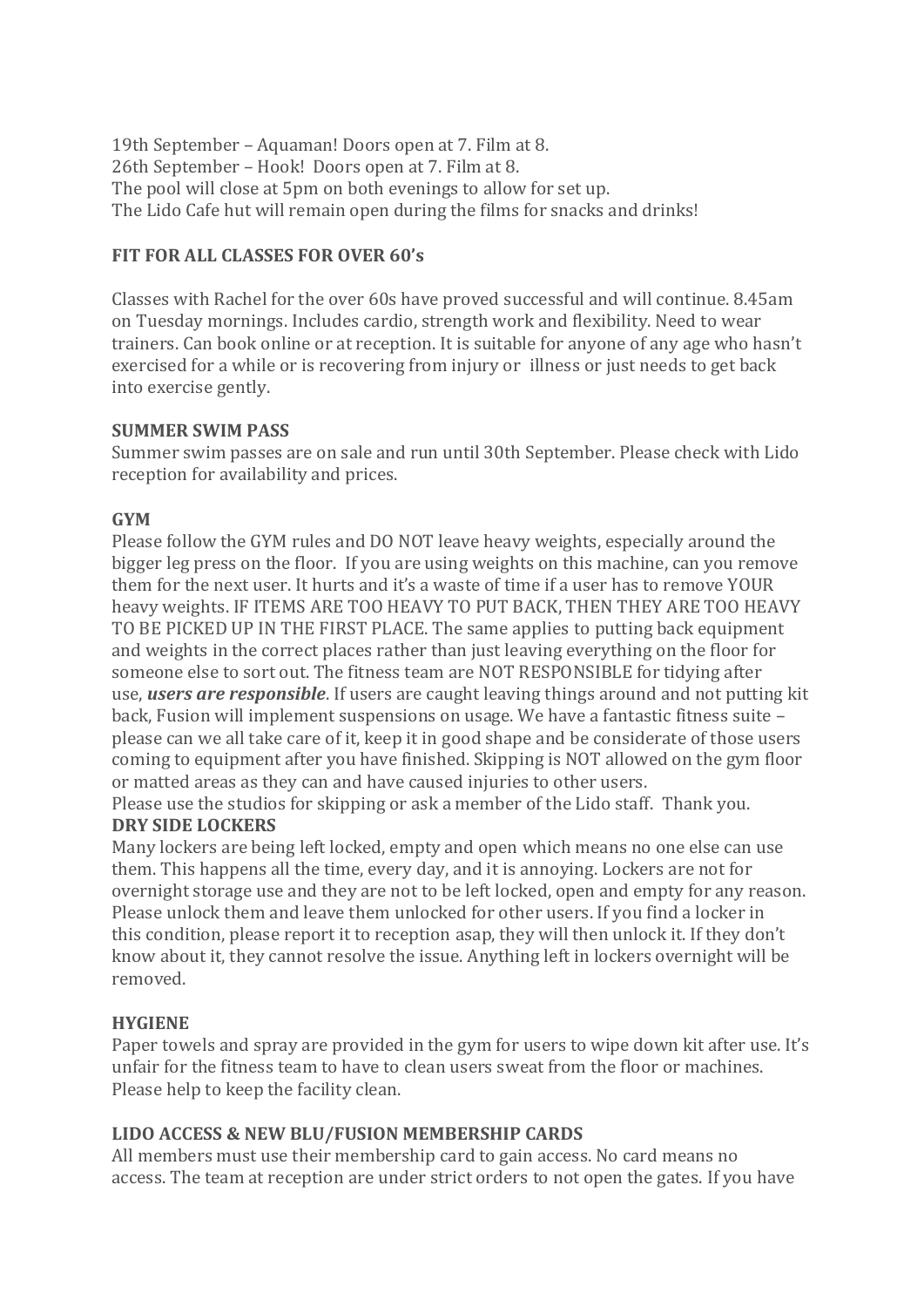misplaced your card, a new one can be purchased for £5 at reception. The new BLU/Fusion cards are now available from reception. Please do not forget to contact bluinfo@brockwelllido.comto get your BLU membership card activated.



#### **BLU MEMBERSHIP**

BLU relies on you, our members, to give us credibility and influence when it comes to taking ideas and complaints to Fusion. Could you get a friend who uses the Lido to join us? There's no fee, no annoying emails, one Newsletter every two months, and if you're interested in being more involved in the present and future of the Lido and BLU, we'd love to hear from you.

#### **FUSION LIFESTYLE APP**

We're aware than not everyone has a smartphone or computer, so booking via phone or in person are the only options. However, some of you will have already discovered the Smartphone App that enables you to book classes online. Check timetables & book up to 7 days in advance.

#### Apple [Download](https://itunes.apple.com/gb/app/fusion-lifestyle/id1149925709?mt=8)

#### Android [Download](https://play.google.com/store/apps/details?id=com.innovatise.fusionlifestyle&hl=en_GB)

#### **SWIM**

– Free swimming for over 60's, weekdays before 10am.

– Check out concession prices for various groups, early bird swimming discounts, and family tickets for 1 or 2 parent families with a second parent receiving a 50% discount and the children also receiving discounted rates. Contact the team at Brockwell Lido for more information, or enquire at reception.

#### **SOCIAL MEDIA BLU**

Twitter – @BrockwellLido Facebook – @BrockwellLidoUsers Instagram – brockwelllidousers